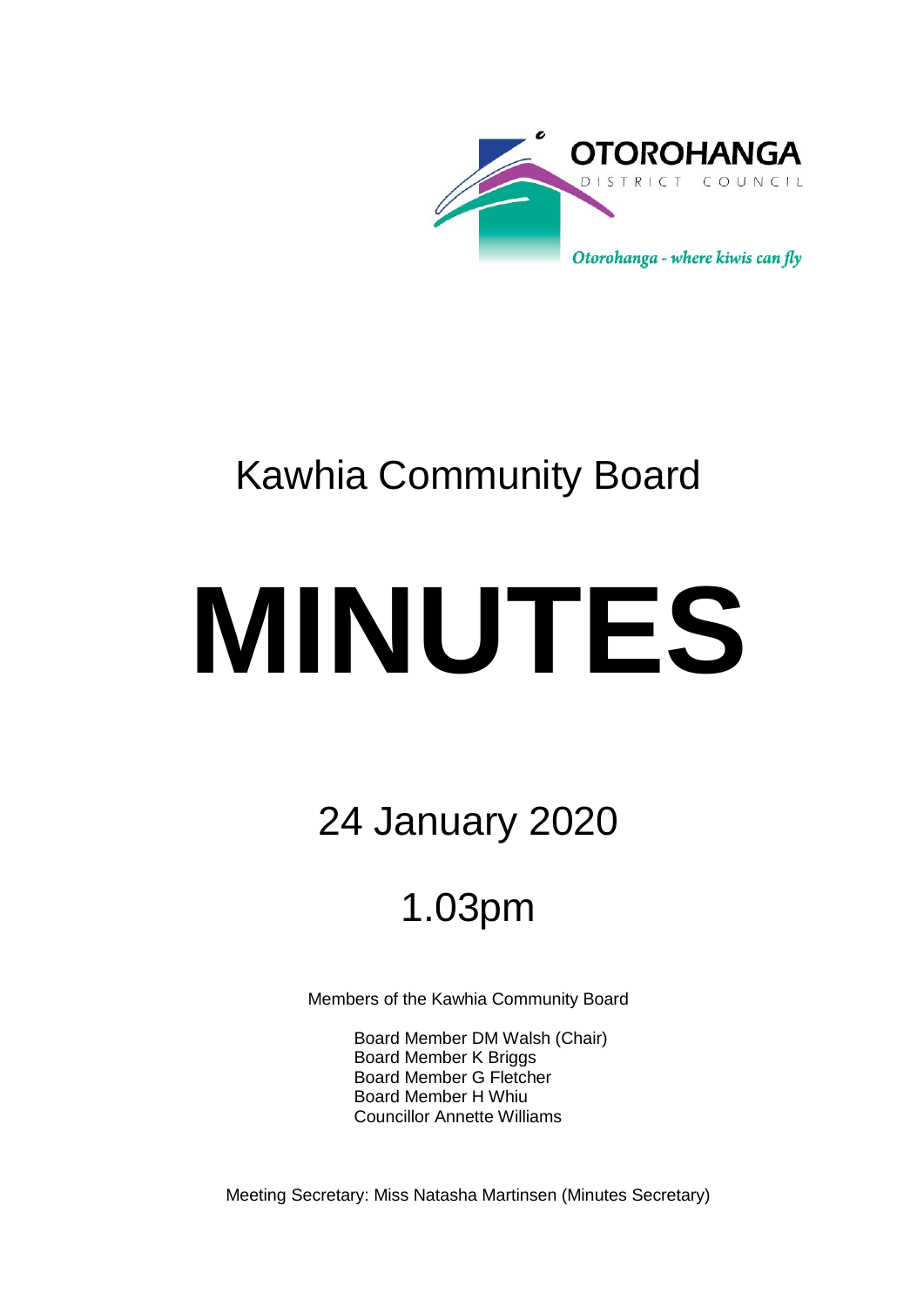#### **KAWHIA COMMUNITY BOARD**

24 January 2020

Minutes of an Ordinary meeting of the Kawhia Community Board held at Kawhia Community Hall, Jervois Street, Kawhia on 24 January 2020 commencing at 1.03pm.

### **MINUTES**

| <b>ORDER OF BUSINESS:</b>                       |             |
|-------------------------------------------------|-------------|
| <b>ITEM</b>                                     | <b>PAGE</b> |
| <b>PRESENT</b>                                  | 1           |
| <b>IN ATTENDANCE</b>                            | 1           |
| <b>APOLOGIES</b>                                | 1           |
| <b>DECLARATION OF INTEREST</b>                  | 1           |
| <b>PUBLIC FORUM</b>                             | 1           |
| <b>CONFIRMATION OF MINUTES 20 NOVEMBER 2019</b> | 1           |

| <b>ITEM 6</b>              | <b>CHAIRPERSON'S REPORT (VERBAL)</b>                                                        |  |
|----------------------------|---------------------------------------------------------------------------------------------|--|
| <b>ITEM 7</b>              | ROUTINE WATER SERVICES & COMMUNITY FACILITIES REPORT AUGUST<br><b>TO NOVEMBER 2019</b>      |  |
| <b>ITEM 8</b>              | <b>ROUTINE ROAD SAFETY REPORT - AUGUST TO NOVEMBER 2019</b>                                 |  |
| <b>ITEM 9</b>              | <b>ROUTINE REPORT ON ROADING - AUGUST TO NOVEMBER 2019</b>                                  |  |
| <b>BOARD MEMBER UPDATE</b> |                                                                                             |  |
| <b>LATE ITEM</b>           | <b>FUNDING REQUEST RECEIVED FROM KAWHIA MOANA FOR KAWHIA</b><br><b>TANGATA KAI FESTIVAL</b> |  |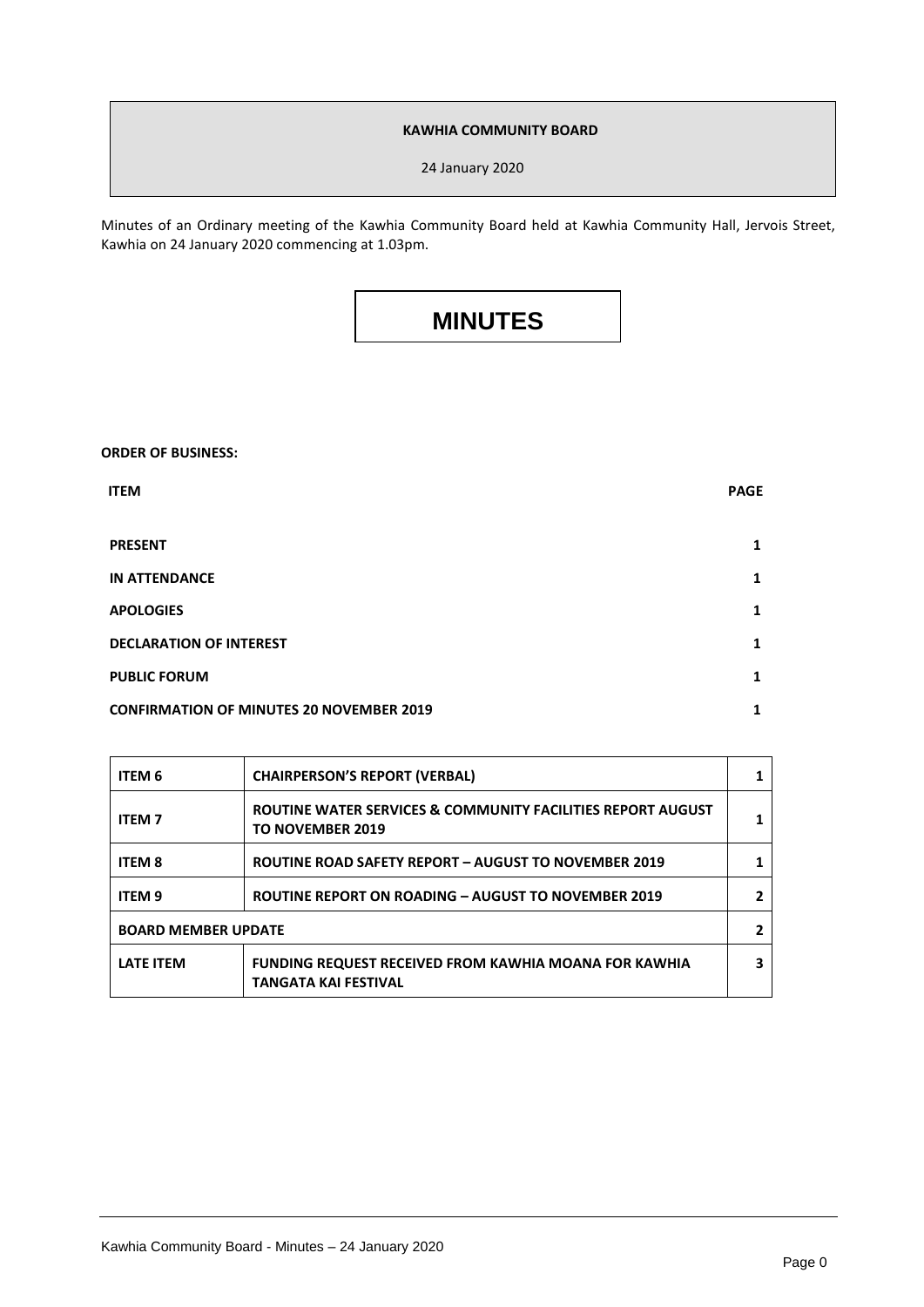#### **PRESENT**

Mr. DM Walsh (Chair), Mr. K Briggs, Mr. G Fletcher, and Mrs. H Whiu (attended 1.20pm)

#### **IN ATTENDANCE**

Mr. A Loe (Group Manager Environment) and Miss. N Martinsen (Minutes Secretary)

The Chair declared the meeting open and welcomed those present.

#### **APOLOGIES**

Resolved that the apologies received from His Worship the Mayor MM Baxter, Ms. T Winter (Chief Executive), Messrs. R Brady (Group Manager Engineering) and Councillor A Williams be sustained. **Mr. Briggs / Mr. Fletcher**

#### **DECLARATION OF INTEREST**

The Chair asked members if they were aware of any Conflicts of Interest that may exist regarding items to be discussed at today's meeting.

No declarations of interest were received.

#### **PUBLIC FORUM**

Mr. Bill Millar spoke in the public forum in relation to tourism in the Ōtorohanga District with suggestions on enhancing the utilisation of the great assets within the district.

#### **CONFIRMATION OF MINUTES – 20 NOVEMBER 2019**

**Resolved** that the Minutes of the meeting of the Kawhia Community Board held on 20 November 2019, as circulated, be approved as a true and correct record of that meeting and the recommendations contained therein be adopted.

#### **Mr. Briggs / Chair**

The Chair referred to page 1, Item 1 and requested that the sentence reading "Mr. Fletcher was nominated for the position of chairman but declined the nomination" be amended to "Mr. Fletcher was nominated for the position of vice chair but declined to the nomination".

#### **ITEM 6 CHAIRPERSON'S REPORT**

The Chair reported on the following

- Kawhia has been extremely busy over Christmas.
- Matters of public disorder in Kawhia have been low with only a few incidents reported.
- One occasion of young men drinking alcohol on the Kawhia Wharf and the lack of response from Police.
- Strong Police presence in the community on New Year's Eve.

#### **ITEM 7 ROUTINE WATER SERVICES & COMMUNITY FACILITIES REPORT – AUGUST TO NOVEMBER 2019**

**Resolved** that the Routine Water Services and Community Facilities report for August to November 2019 be received.

#### **Mr. Briggs / Mr. Fletcher**

The Chair raised concern on the replacement clarifier tank and how the cost of redesigning this will be funded. Group Manager Environment advised that he will follow up on this.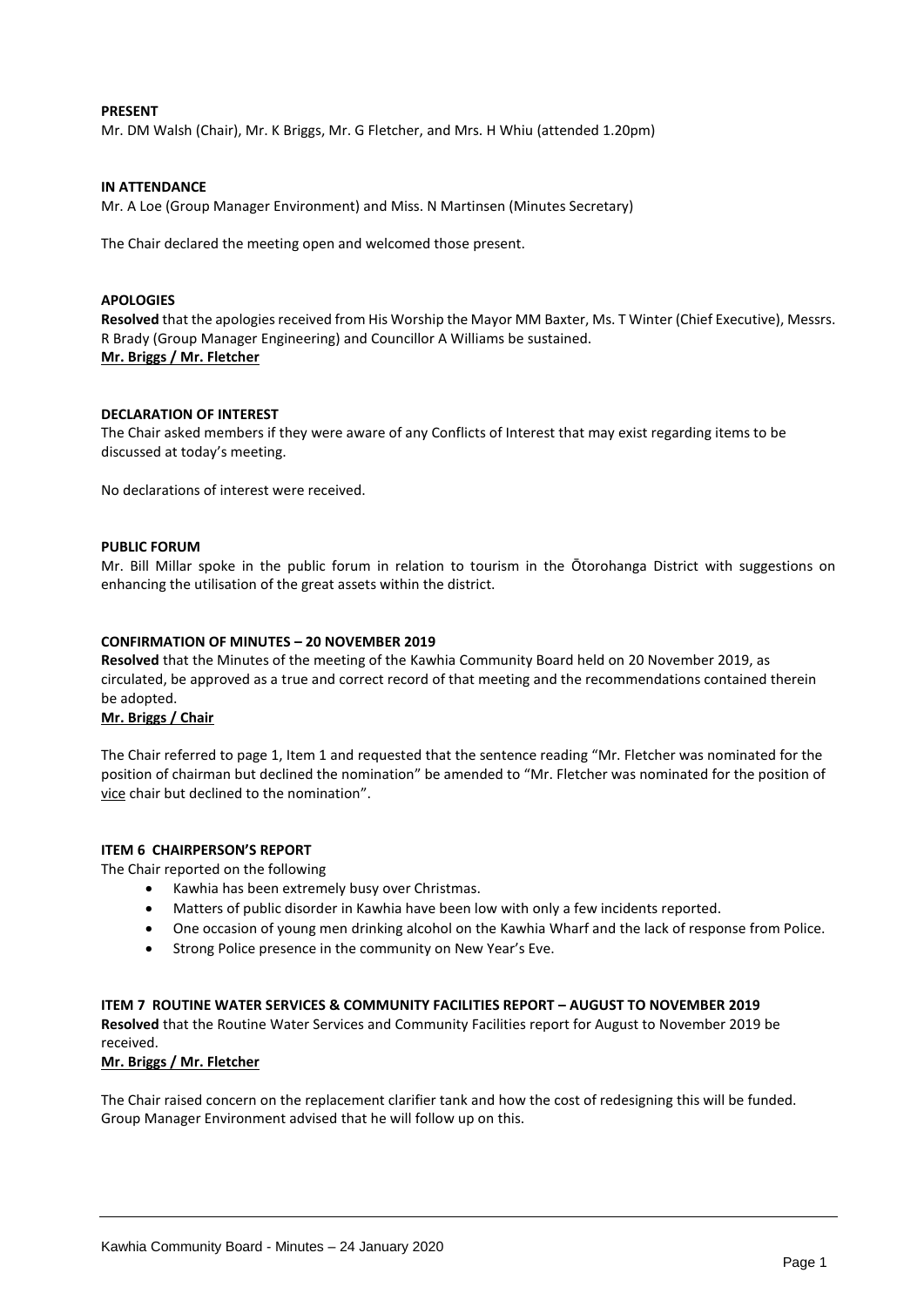#### **ITEM 8 ROUTINE ROAD SAFETY REPORT FOR AUGUST TO NOVEMBER 2019**

**Resolved** that the Routine Road Safety report for August to November 2019 be received. **Mr. Briggs / Chair**

#### **ITEM 9 ROUTINE REPORT ON ROADING – AUGUST TO NOVEMBER 2019**

**Resolved** that the routine report on Roading for August to November 2019 be received. **Chair / Mr. Fletcher**

Mr. Fletcher referred to Page 12, Contract 1091 – Raglan Road Traction Sealing and queried the area on which the sealing will take place.

Group Manager Environment responded he will follow up on this query.

#### **BOARD MEMBER UPDATE**

Board members raised the following matters

#### MR. BRIGGS

Mr. Briggs reported the following-

- Feral cats in Kawhia Street causing nuisance.
- He suggested a hand rail be installed at the Kawhia Cemetery steps.

#### MR. FLETCHER

Mr. Fletcher queried the following-

- Notice board in Aotea replacement or relocation.
- Camping sign at the end of Morrison Road replacement or relocation.
- Tree trimming at the Aotea playground action date.

#### MRS. WHIU

Mrs. Whiu raised the following-

- Kawhia rubbish bin on Pouewe Street overflowing.
- Suggested Frank Thorne present to the Community Board on the history of Kawhia Cemetery land.
- February Board meeting date request to reschedule to 28 February 2020. This was agreed to by all those present.
- Community Board Induction Conference in Dunedin great experience and platform for Community Board members.

#### MR. WALSH (CHAIR)

The Chair highlighted the following-

- Referred to the Ōtorohanga District Council Meeting to be held on 28 January 2020, and requested it be noted he disagrees with reducing the speed limit. He raised his concern this would not fix the problem without enforcement.
- Received draft report on Pohutukawa trees along Pouewe Street. The report will be tabled at later date.
- Process for deciding who is selected for vacant pensioner flat. Group Manager Environment to provide board members a copy of current policy.

#### **LATE ITEM - FUNDING REQUEST RECEIVED FROM KAWHIA MOANA FOR KAWHIA TANGATA KAI FESTIVAL**

A request was received from Mrs. Kaati on behalf of the Kawhia Moana, Kawhia Tangata Kai Festival for consideration of a \$500 grant towards the Festival.

**Resolved** that the Kawhia Community Board decline the request to fund a grant of \$500 to the Kawhia Moana, Kawhia Tangata Kai Festival. **Chair / Mrs. Whiu**